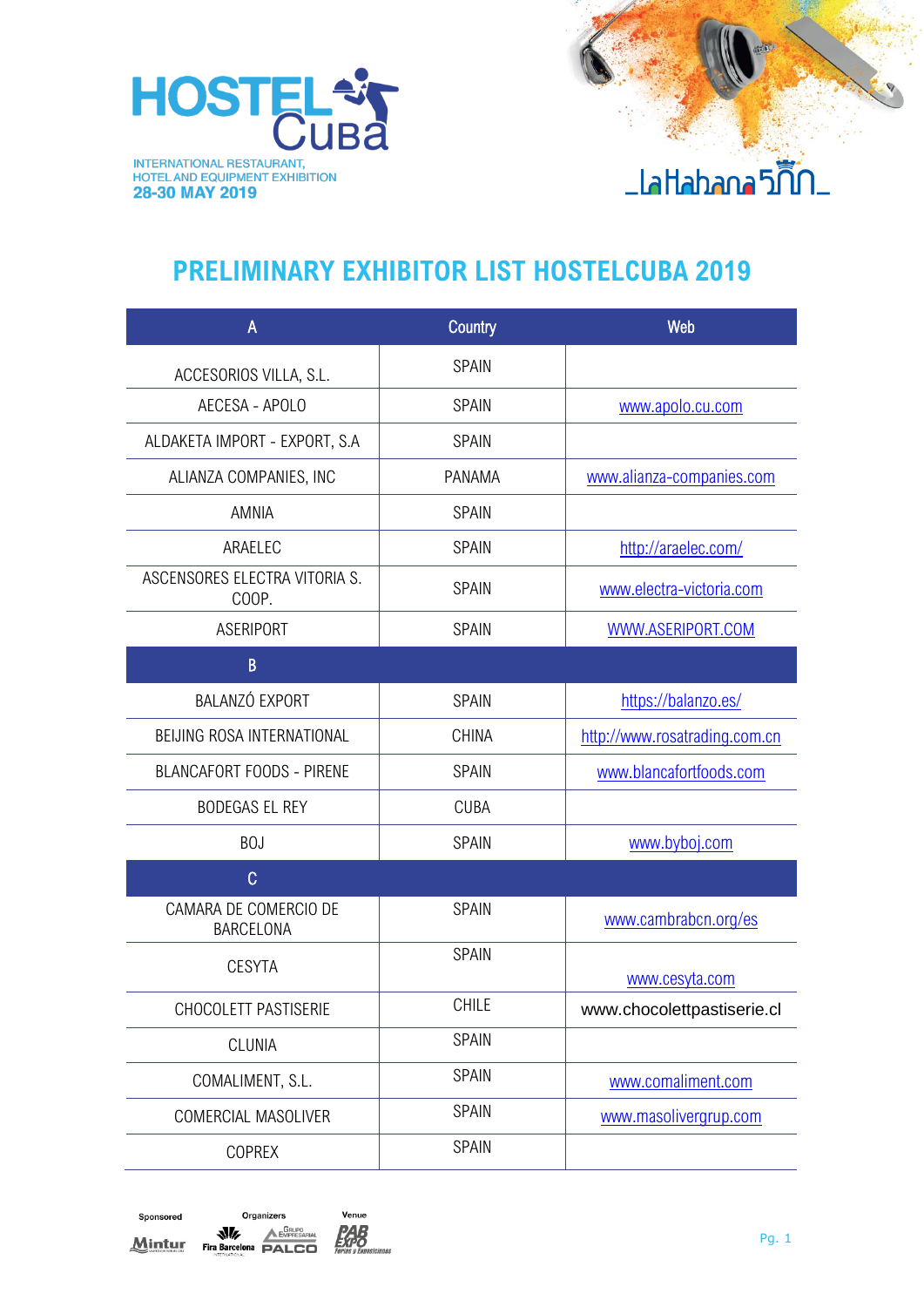

#### <u>\_laHahana5ก็กั</u>

| <b>CRISCI INTERNATIONAL</b>                       | <b>ITALY</b>   | https://crisciinternational.com |
|---------------------------------------------------|----------------|---------------------------------|
| <b>CRISTASON S.L</b>                              | <b>SPAIN</b>   | www.cristason.com               |
| <b>CUBARON S.A.</b>                               | <b>CUBA</b>    | www.cubaron.com                 |
| D                                                 |                |                                 |
| <b>DAUBER</b>                                     | <b>SPAIN</b>   |                                 |
| <b>DAHI</b>                                       | <b>SPAIN</b>   | www.dahi.es                     |
| E                                                 |                |                                 |
| EICRO COMERCIALIZADORA                            | <b>SPAIN</b>   |                                 |
| EL CUARTO DEL REGUERON                            | <b>SPAIN</b>   | www.elrequeron.com              |
| <b>ECUS</b>                                       | <b>SPAIN</b>   | https://ecussleep.com/es/       |
| ESTRELLA DAMM                                     | <b>SPAIN</b>   | www.estrelladamm.com            |
| EUROPA TECHNIC GMBH, EXCLUSIVA<br><b>RATIONAL</b> | <b>SUISS</b>   | www.europa-technic.com          |
| <b>EXPORT DUPRASA</b>                             | <b>SPAIN</b>   | www.duprasafusion.com           |
| F                                                 |                |                                 |
| FARMAVENDA SPA                                    | <b>ITALY</b>   | www.farmavenda.com              |
| <b>FEDE</b>                                       | <b>SPAIN</b>   | www.fedeswitchandlight.com      |
| FERSUME S.L.U                                     | <b>SPAIN</b>   | www.fersume.com                 |
| FN INTERNACIONAL                                  | <b>SPAIN</b>   | www.fninternacional.com         |
| FROXA SA                                          | SPAIN          | www.froxa.com                   |
| G                                                 |                |                                 |
| GALA                                              | SPAIN          | www.gala.es                     |
| <b>GAMMA EXPORT SRL</b>                           | <b>ITALY</b>   |                                 |
| <b>GASZTROMETAL ZTR</b>                           | <b>HUNGRY</b>  | www.gasztrometal.hu             |
| GEV                                               | <b>GERMANY</b> | www.gev-online.es               |
| <b>GLUTON</b>                                     | PORTUGAL       | www.glutonpremium.com           |
| <b>GIRBAU SA</b>                                  | <b>SPAIN</b>   | www.girbau.es                   |
| GROSFILLEX ESPAÑOLA                               | SPAIN          | www.grosfillex.es               |

| Sponsored | Organizers                             |                                |
|-----------|----------------------------------------|--------------------------------|
| Mintur    | <b>Fira Barcelona</b><br>INTERNATIONAL | EGRUPO<br>EMPRESARIAL<br>PALCO |

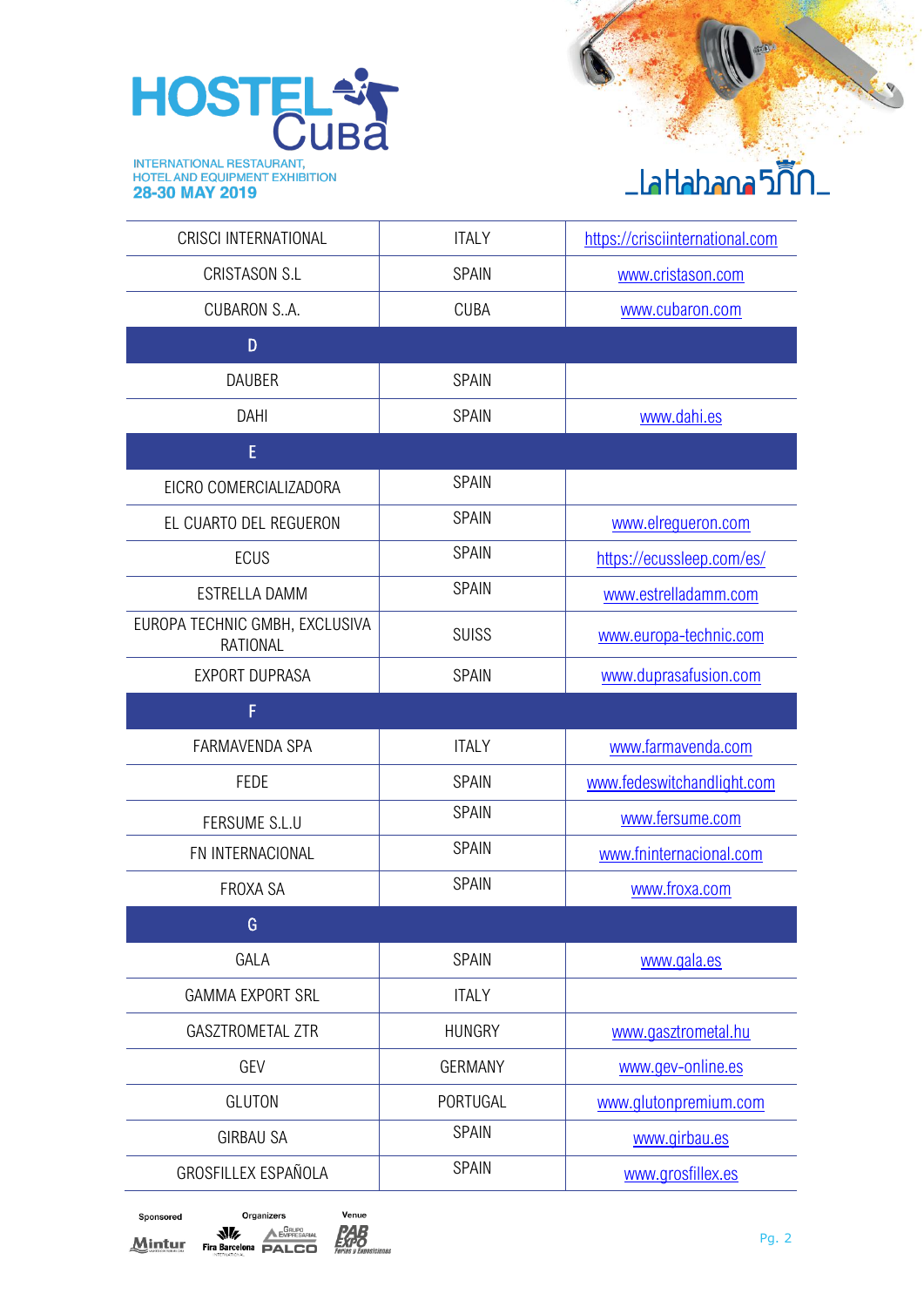

## <u>\_laHahana5ฏิ๊ก\_</u>

| <b>GRUPO CAPRESSO</b>                | <b>COSTA RICA</b> | www.grupocapresso.com      |
|--------------------------------------|-------------------|----------------------------|
| н                                    |                   |                            |
| HIDRONATUR BY PLASVINA               | <b>SPAIN</b>      | www.hidronatur.com         |
| Ī                                    |                   |                            |
| <b>IBERCAN</b>                       | <b>SPAIN</b>      | www.ibercam.es             |
| <b>IBERO TRUST DE MERCADOS</b>       | <b>SPAIN</b>      | www.itmgrupo.com           |
| <b>ICE ITALIA</b>                    | <b>ITALY</b>      | www.ice.it                 |
| <b>ICEM</b>                          | <b>CUBA</b>       |                            |
| IKUG S.L-IDURGO                      | SPAIN             | www.idurgo.com             |
| <b>IPSA</b>                          | <b>SPAIN</b>      | pucara.net                 |
| J                                    |                   |                            |
| JIANGXI JUNMA FOODS CO. LTD          | <b>CHINA</b>      |                            |
| <b>JOENFA</b>                        | <b>SPAIN</b>      | www.joenfa.es              |
| JEMI - MADRID HOSTELERIA             | SPAIN             | https://jemi.es/           |
| Ĺ                                    |                   |                            |
| LA ESTANCIA S.A.                     | <b>CUBA</b>       |                            |
| LEGRAND                              | <b>SPAIN</b>      | www.legrand.es/            |
| LEO Y MIGUEL                         | <b>CUBA</b>       |                            |
| LISAP MILANO                         | <b>ITALY</b>      | http://lisapitalia.com/es/ |
| LOTUS SPA                            | <b>ITALY</b>      | www.lotuscookers.it        |
| M                                    |                   |                            |
| MAÇARICO                             | PORTUGAL          | www.macarico.pt            |
| MAHOU S.A                            | SPAIN             | www.mahou.es               |
| <b>MAINHO</b>                        | <b>SPAIN</b>      | www.mainho.com             |
| <b>MARHEL GROUP</b>                  | <b>MEXICO</b>     | www.marhelgroup.com.mx     |
| MASIA VALLFORMOSA                    | SPAIN             | www.vallformosagroup.com   |
| MASTER & MASTER TRADING CORP.<br>S.A | <b>URUGUAY</b>    |                            |

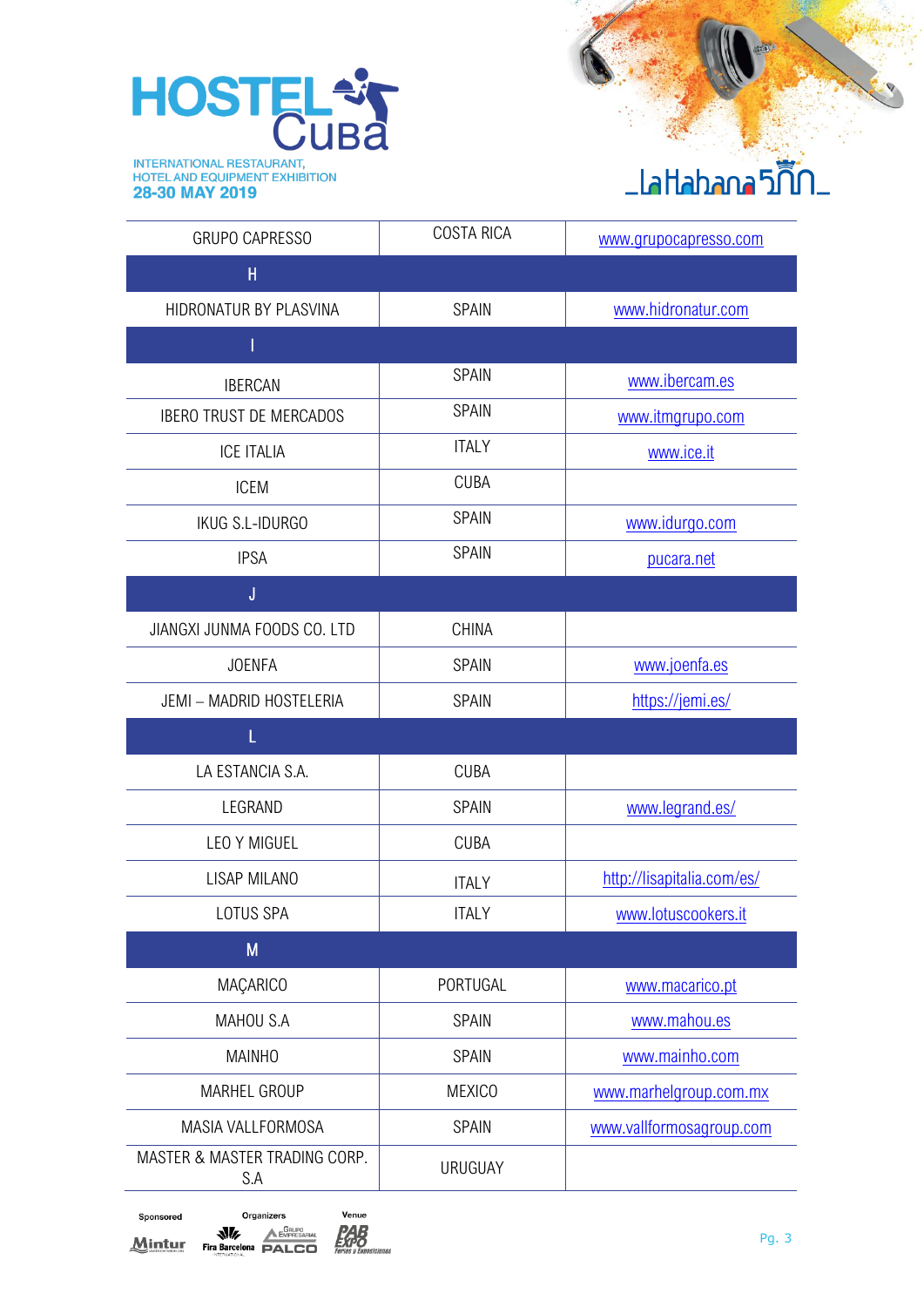

## \_laHahana5ก็ก

| MIGUEL TORRES S.A                      | SPAIN          | www.torres.es                |
|----------------------------------------|----------------|------------------------------|
| MINISTRY OF TOURISM (MINTUR)           | <b>CUBA</b>    | www.mintur.gob.cu            |
| MTG EXPORT IMPORT                      | <b>CHILE</b>   | www.mtgchile.cl              |
| MV1995                                 | SPAIN          | www.millanvicente.com        |
| N                                      |                |                              |
| NANCHANG REDROCK IMP & EXP CO.<br>LTED | <b>CHINA</b>   |                              |
| <b>NOFER</b>                           | SPAIN          | www.nofer.com                |
| $\overline{0}$                         |                |                              |
| ONLY SMART HOTEL                       | PORTUGAL       | www.only-smartbuildings.com  |
| P                                      |                |                              |
| PIROBLOC                               | <b>SPAIN</b>   | www.pirobloc.com             |
| PMI                                    | <b>MEXICO</b>  | www.pmimex.com.mx            |
| PROMOTORA ORBITA                       | SPAIN          |                              |
| PRAL                                   | SPAIN          | www.pralsa.com               |
| $\overline{\mathsf{R}}$                |                |                              |
| RASO GROUP                             | <b>ITALY</b>   |                              |
| RB DRINKS PORTUGAL                     | PORTUGAL       | www.rbdrinksportugal.com     |
| REFRIGERACION GREDOS                   | SPAIN          |                              |
| <b>REYMO</b>                           | SPAIN          | www.reymo.com                |
| ROMA CARIBBEAN                         | CANADA         | http://www.romacaribbean.com |
| $\mathsf{S}$                           |                |                              |
| SAFETEL GROUP                          | PANAMA         | www.safatelgroup.com         |
| SALVA                                  | SPAIN          | www.salva.es                 |
| SEPIA PRODUCTS                         | <b>BELGIUM</b> | www.sepia.be                 |
| SPEAKEASY BUSINESS S.L                 | <b>SPAIN</b>   |                              |
| SUCHEL CAMACHO S.A.                    | <b>CUBA</b>    |                              |
|                                        |                |                              |

Sponsored **Mintur**